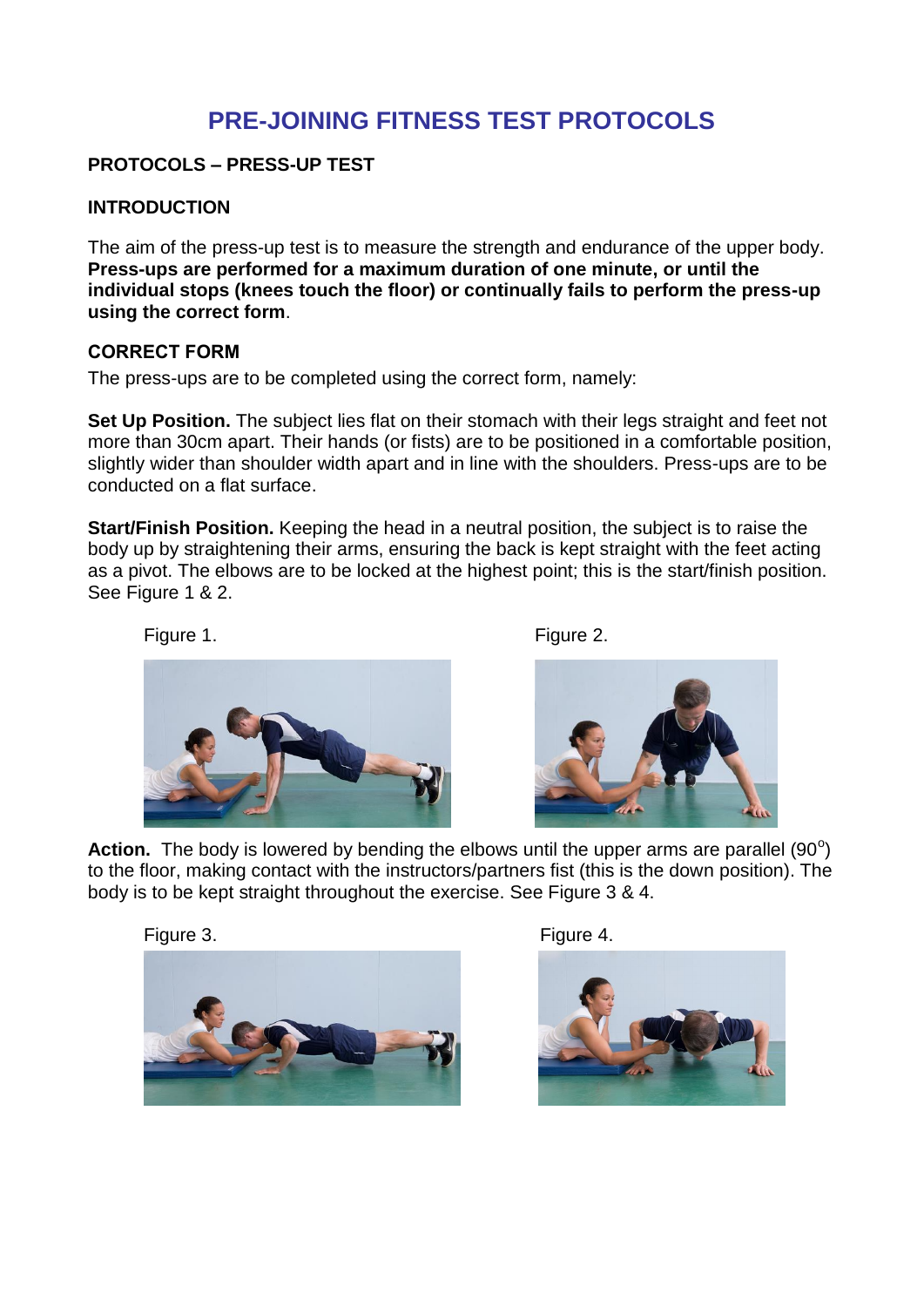**Instructors/Partners**. Instructors/Partners are to lie in front<sup>1</sup> of the participant and place their elbow on the floor or mat so that their fist is touching the lower part of the participants shoulder when the participant is in the down position. This is when the participant's upper arm is parallel to the floor. The Instructors/Partners fist should then stay in this position throughout the duration of the test.

**Resting.** Participants may rest (if required) but only in the start/finish position, with the arms extended fully and the back and legs kept straight. If the participant's knee(s) touch the floor at any time during the test, no additional repetitions are to be counted and the participant will be told to stop.

# **PROTOCOLS – SIT-UP TEST**

## **INTRODUCTION**

The aim of the sit-up test is to measure the strength and endurance of the abdominal muscles. **The sit-ups are to be performed for a maximum duration of one minute, or until the individual stops or continually fails to perform the sit-up using the correct form.**

### **CORRECT FORM**

The sit-ups are to be completed using the correct form, namely:

**Set Up/Start Position.** The participant lies on a mat with the knees bent to approximately 90 degrees and feet approximately 30 cm apart. Feet, back and shoulder blades should be flat on the mat. The hands are placed on the temples of the head (not behind) and must be maintained in this position throughout the test. See Figure 5.

#### Figure 5.



**Finish Position.** Both elbows touching the tops of the knees. See Figure 6.

Figure 6.



1 In Figures 2 & 4 the instructor's position is to the side in order to allow the press-up to be viewed from the front.